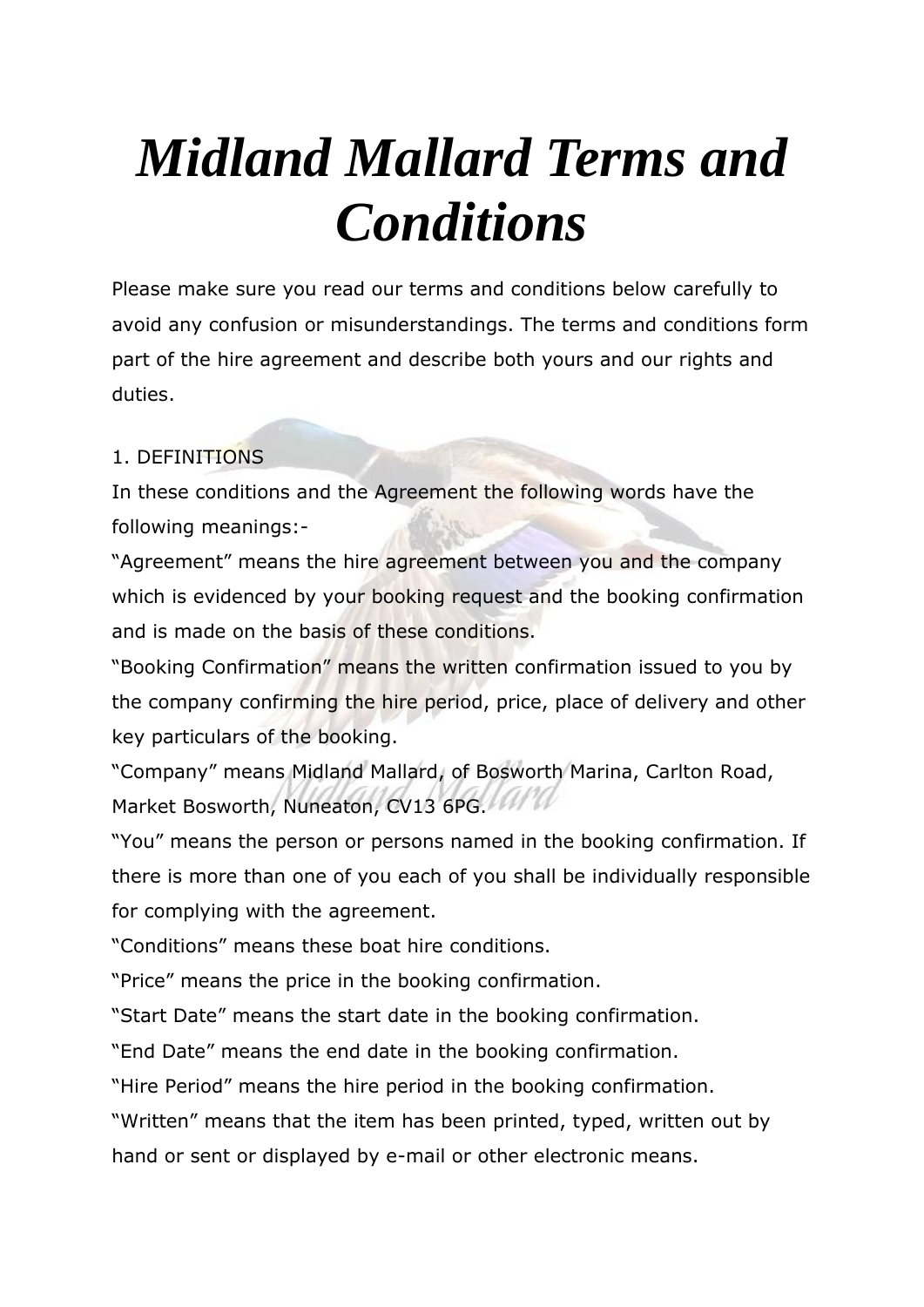#### 2. AGREEMENT TO HIRE

2.1 When you request a booking you are making an offer to hire a boat on these conditions. The hire agreement itself only comes into existence when the company sends out the booking confirmation.

2.2 A provisional or conditional booking is not binding and you may cancel it at any time before the booking confirmation is sent out to you by the company. Similarly the company may hire the boat to another party in place of you at any time before a booking confirmation has been sent to you.

2.3 The entire agreement between you and the company is contained in these conditions, the booking request and the booking confirmation. Nothing in these conditions affects your statutory rights.

#### 3. PRICES AND PAYMENT

3.1 The company's advertised prices are in pounds sterling and do not include Value Added Tax. The Company is currently not VAT registered. 3.2 The company reserves the right to correct errors in advertised or quoted prices at the time of booking confirmation.

3.3 Payment is deemed to have been made when cleared funds are received in the company's bank account.

3.4 The deposit is payable at the time of the booking request. The deposit is 25% of the total price. An additional security deposit of £100 (one hundred pounds) per person to a maximum of £600 in total (six hundred pounds in total) is applied to certain groups (see clause 4.2 below). 3.5 The balance of the price is due not less than eight weeks before the start date as shown in the booking confirmation. Time of payment shall be of the essence of the Agreement.

3.6 For bookings made less than six weeks before the start date you must pay the full price at the time of the booking request.

3.7 The company may charge interest at 3% p.a. over Bank of England base rate on any money which is overdue from the due date until the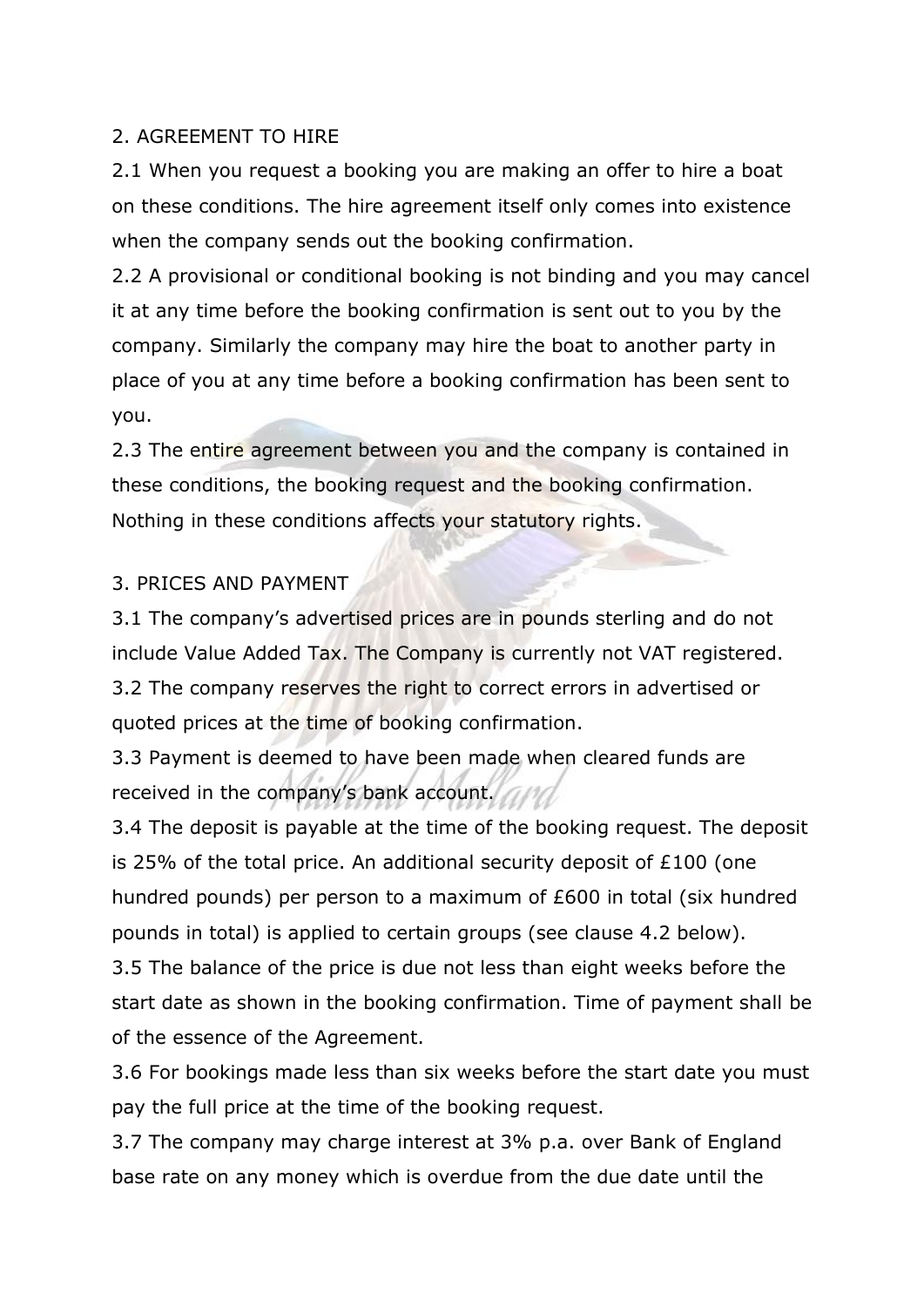actual date of full payment.

3.8 The booking confirmation is not a VAT invoice.

#### 4. YOUR PARTY.

#### 4.1 Personal agreement and obligations

The hire agreement is a personal one between you and the company and your identity is a material factor in the company's decision to enter into the Agreement. You must be at least 18 years of age at the time of booking. You must be authorised by all other members of your party to enter into the Agreement on their behalf. The full names and ages of all members of your party must be provided to the company at the time of booking. All changes in your party (the addition, substitution or removal of any member of the party) which take place at any time after the booking confirmation has been issued (including during the hire period) must be communicated in writing and approved by the company (such approval is not to be unreasonably withheld). You are responsible for making all members of your party aware of the terms of the Agreement. 4.2 School parties, youth groups, hen or stag parties, business purposes The company's general policy is that it will not enter into hire agreements for school parties, youth groups, all male or all female crews or for any commercial purpose without more information about the members of the party and the purpose and nature of the hire occasion. If the company later becomes aware that your party actually falls within this policy but that you have not disclosed it to the company then the company may terminate your booking. In this event the deposit and any other part of the price which you have paid will be retained by the company and you will remain liable to pay the balance of the price. The company reserves the right to charge a £600 (six hundred pounds) refundable security deposit against any booking at the time the booking confirmation is made.

4.3 The use of alcohol and controlled drugs: company's right of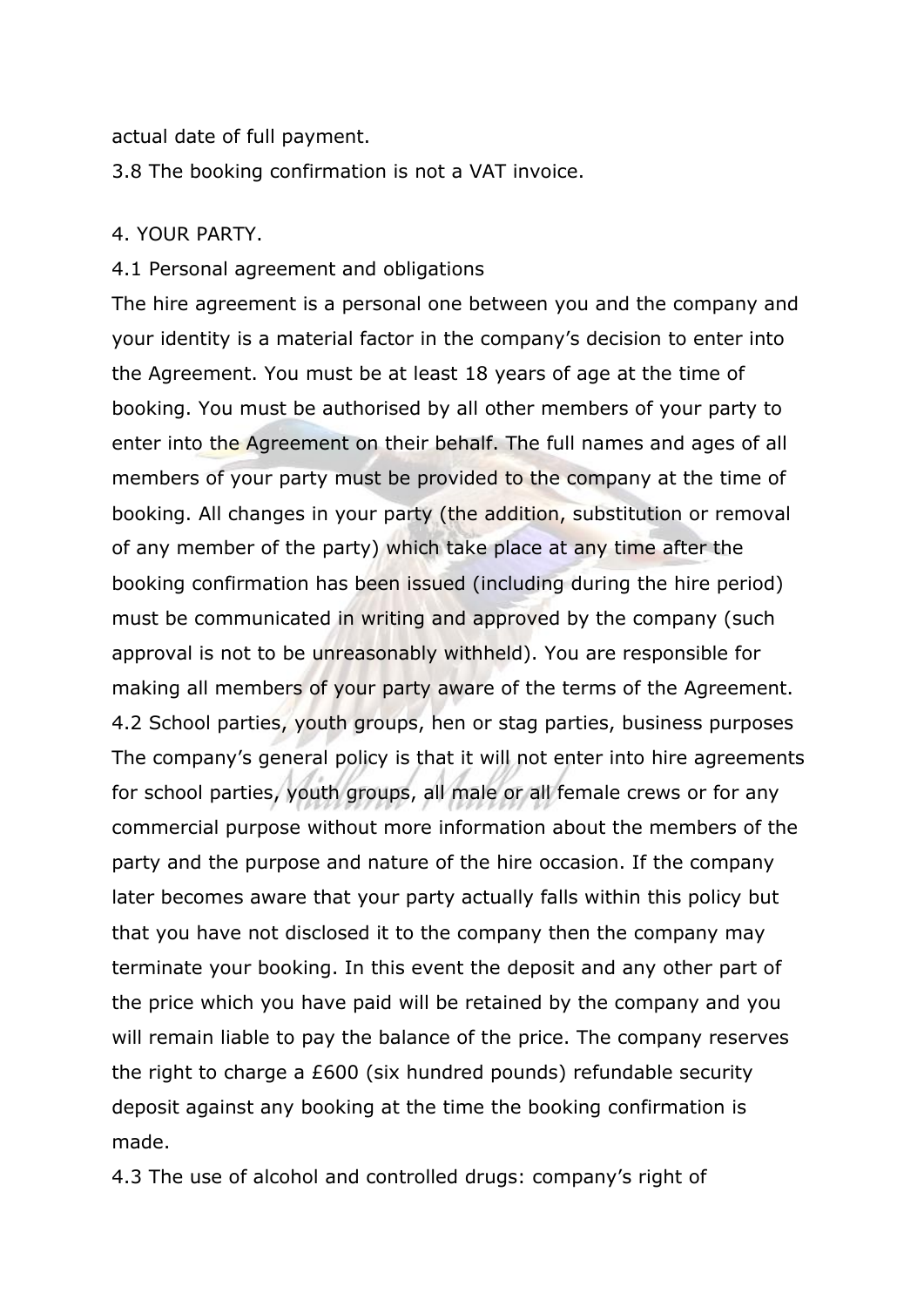#### immediate cancellation

The boat shall not be navigated while anyone on board is, or appears to be, under the influence of alcohol or drugs and the company may cancel your booking and refuse to hand the boat over to you or repossess it if you or any member of your party is or appears to be under the influence of alcohol or drugs. In such a case the company shall be entitled to recover any loss, damage and expense from the monies already paid by you and if this is insufficient to cover its loss it shall be entitled to bring a claim against you for the balance of such claim.

4.4 Company's right to decline handover for safety reasons The company may cancel your booking and refuse to hand the boat over to you if, in its reasonable opinion, you are unsuitable to take charge of the boat for any reason that may adversely affect the safety of any person or property. In this event (and provided that you have fully complied with your obligations under this Agreement) the company will refund the deposit and any other monies which you have paid to the company and the contract shall be discharged without further liability on either party.

4.5 Company's right to repossess during the hire

The company may repossess the boat at any time after commencement of the hire period if in the reasonable opinion of the company you are unsuitable to be in charge of the boat for any reason affecting the safety of any person or property including in particular if you or any member of your party is or appears to be under the influence of alcohol or drugs or if you are not behaving responsibly or if there has been a material breach of the terms of this Agreement.

# 5. CANCELLATIONS AND CHANGES REQUESTED BY YOU

5.1 The Agreement is a legally binding contract and may only be cancelled in accordance with these conditions.

5.2 If you want to cancel or change your booking you must give the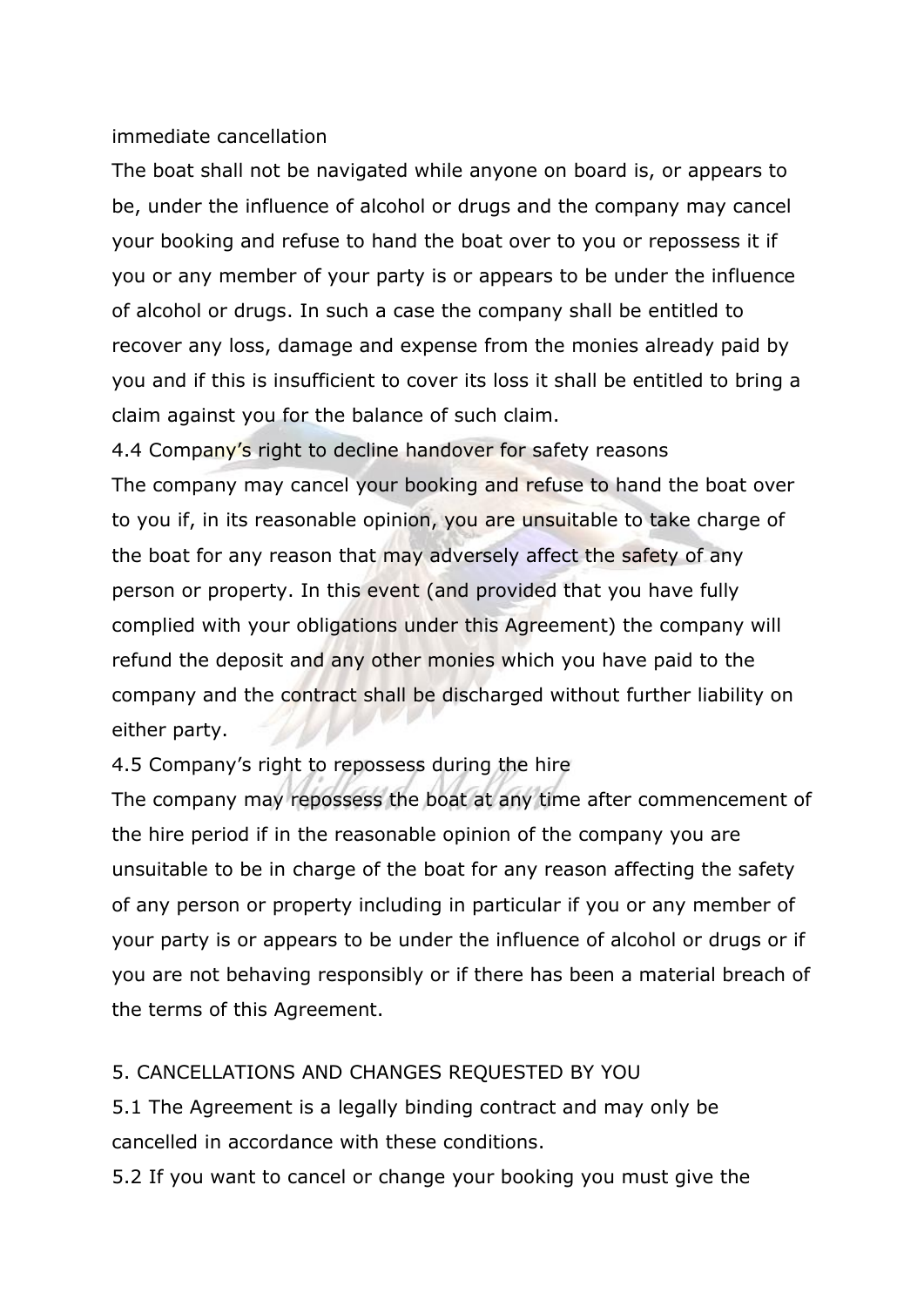company written notice. The date of receipt of the written notice shall be the effective cancellation date but in order to increase the prospects of reletting the boat you should pre-advise the company of the impending cancellation by telephone.

5.3 The company shall make the following charges for cancellation, depending on the date on which the cancellation notice is received: Days before Start Date when Cancellation Notice received Cancellation Charge

More than 60 days Loss of Deposit (including any part of the deposit which has not yet been paid)

42 - 59 30% of Total Price

29 - 41 50% of Total Price

15 - 28 70% of Total Price

8 -14 85% of Total Price

7 or less 100% of Total Price

5.4 If an insurance premium is charged...Insurance premium and credit card charges are non-refundable whatever the date of cancellation. 5.5 If the company re-lets the boat to a new customer for the hire period or part of it the company may return the cancellation charge which you have paid in respect of any days for which it has re-let the boat after deducting an administration fee of £50 (fifty pounds) in total together with any insurance and credit card charges which the company has incurred.

5.6 In the event of a customer cancellation the company may also offer a without prejudice change of hire date if it sees fit. In the event of a customer cancellation change of hire date the original date of hire is the contract date and any future cancellation would be subject to the original contract conditions and fees.

# 6. CANCELLATION BY THE COMPANY

6.1 For your safety the company may cancel the Agreement by written notice if any of the following circumstances arise: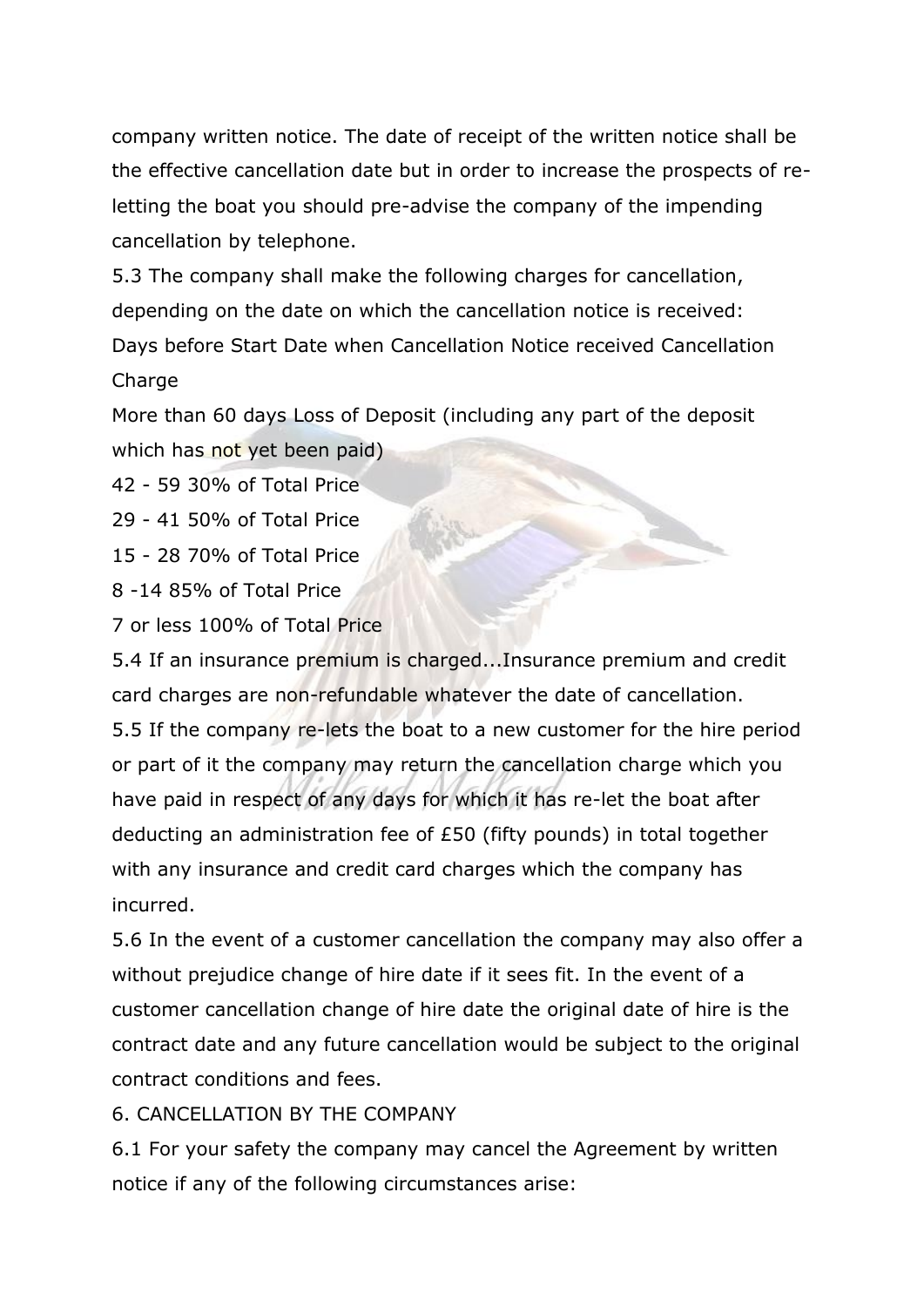For any of the reasons described in conditions 4.2, 4.3, 4.4 or 4.5 In the event of an accident affecting the safety of the boat or navigability of the boat during windy or unsuitable weather conditions. For breach of any of the rules set out under condition 9.1 for non-payment of any sum due under the booking or waterway closures due to any circumstances beyond the company's control.

6.2 The company is entitled to recover from you any loss which it suffers as a result of cancellation under any of the provisions of conditions 4.2, 4.3 or 4.5 or for breach of condition 9.1 and it may retain all or part of any payments which you have made as security for such claims. Subject to this if the company is able to hire the boat for all or part of the hire period it will give credit for the net sums received as a result of such reletting and shall prepare and submit to you an account of its claim and of any payment which may be due to you or to the company within seven days of the end date.

#### 7. HIRE PERIOD, COLLECTION AND RETURN OF BOAT

7.1 The boat will normally be available at the time shown on your booking confirmation and on the start date from Bosworth Marina or as otherwise shown in the booking confirmation, subject to the provisions of condition 7.2

7.2 You must notify the company as soon as possible if your estimated arrival time is delayed or disrupted as this may lead to difficulties and delays in making the boat available to you. There will be no rebate of the price for late arrival nor will the company accept responsibility for any overnight costs which you may incur if you fail to reach the boat during normal working hours (9:00 am to 17:00 pm) on any day of the week. 7.3 Before you take over the boat the company will give you such instructions, demonstrations and trials as are appropriate and you will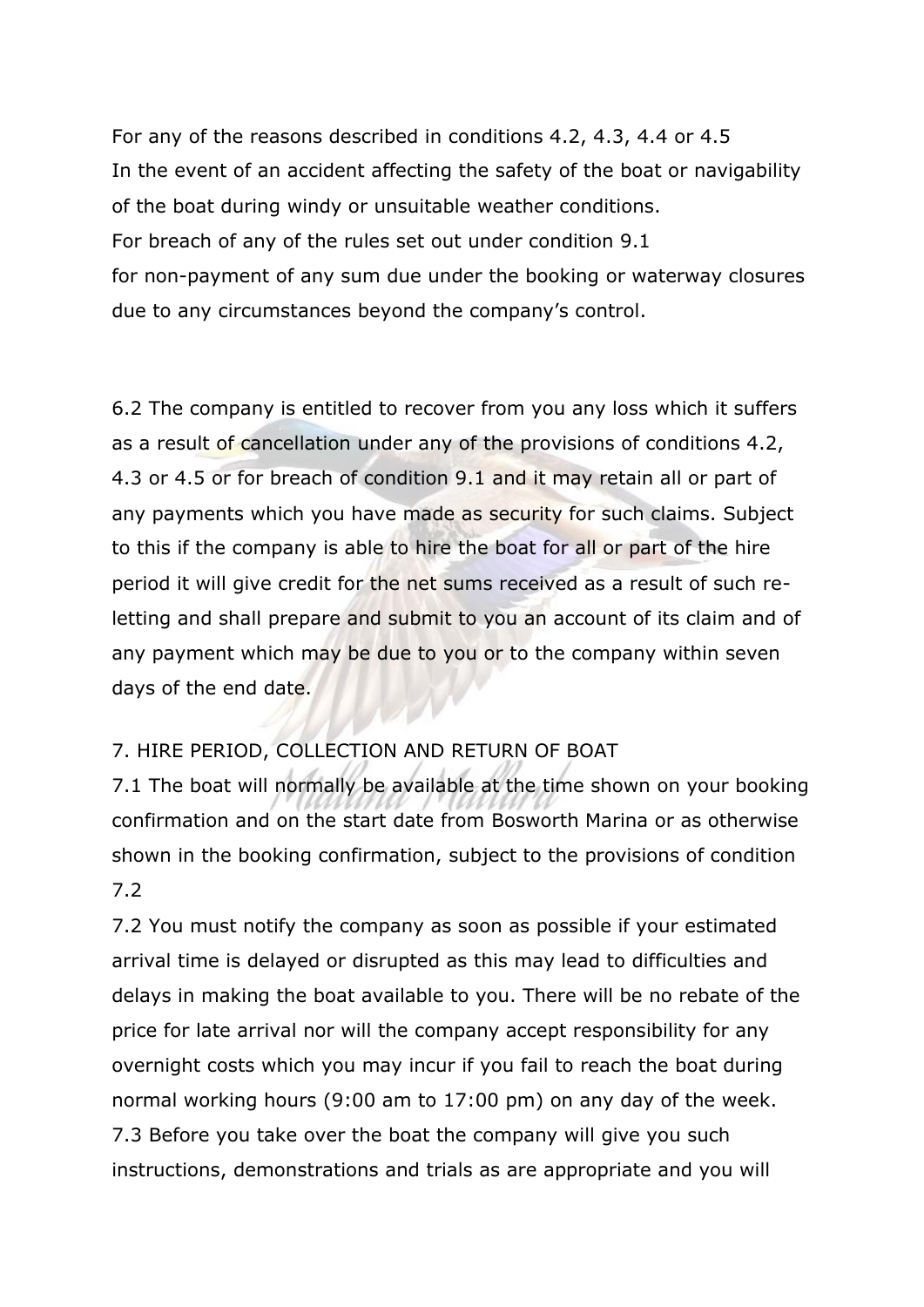then be required to check and sign the hand over sheet.

7.4 In the event that the boat is not available on the start date due to any circumstance for which the company is not responsible (for example adverse weather or navigation conditions, damage, mechanical breakdown, late return by previous hirer or closure of waterways) the company may substitute a boat of similar accommodation but if no such boat is available the company shall immediately offer an alternative date for hire or credit to take on another hire date. Note that this is would be a without prejudice offer and the contract date would still be the original booking date. Any offer of a change of hire date is subject to the original booking conditions. We recommend that all customers take out their own holiday insurance to cover any eventuality.

7.5 The boat must be returned to Bosworth Marina or as otherwise shown on the booking confirmation or notified under condition 7.7 and vacated by you by the time shown on your booking confirmation on the end date and it is your responsibility to allow sufficient time to ensure timely return.

7.6 If you return the boat late or to the wrong place because of poor planning on your part or for another reason which is your responsibility then you will be liable to pay £50 (fifty pounds) for every hour or part hour of the delay in returning the boat or giving possession and the cost of recovering the boat to the return point and any other expenses and losses which the company may incur as a result of the delay including the loss or cancellation of a subsequent booking.

7.7 The company reserves the right to change the places of handover and return for operational reasons. In such event except in the case of emergency the company shall be obliged to give you written notice of the change in sufficient time to allow any necessary re-planning of your itinerary and for you to organise any transport which is reasonably necessary for you and your party as a result of such change.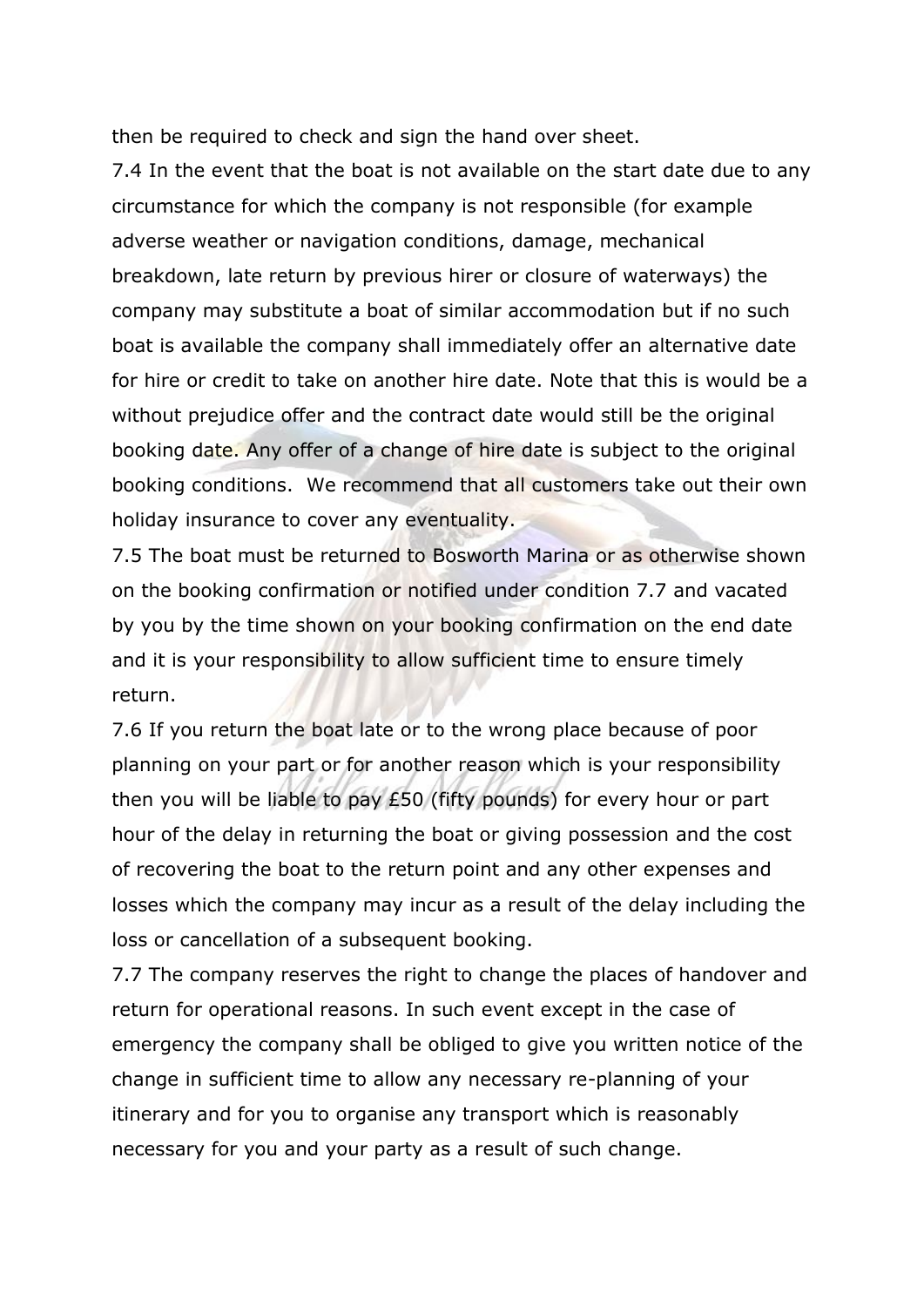#### 8. INSURANCE AND SECURITY DEPOSIT

8.1 The company insures the boat and its equipment against physical loss and damage and against public liability risks. You are entitled to any protection that may be afforded by the company's insurance policy (subject to your paying any applicable policy excess) but you and members of your party may become legally liable to the company or to third parties for loss or damage caused or contributed to by your acts, omissions or negligence.

8.2 You will indemnify the Company from and against all costs and expenses however arising from your negligence, neglect or default, including but not limited to damage arising from speeding, cill damage, rudder, stern gear, TV aerials, chimneys, malicious or intentional damage, damage to other boats and their contents and to the waterway. 8.3 You are advised to make your own arrangements for personal accident insurance, insurance of personal belongings and insurance against cancellation by you of the hire agreement.

# 9. SAFETY AND OTHER RULES

9.1 You agree to comply with the following rules at all times during the hire period:

9.1.1 To ensure that at all times while the boat is being navigated or is transiting locks or other waterway's structures the minimum age of the operator onboard and in charge is 18 years.

9.1.2 Not to tow or be towed other than in exceptional circumstances.

9.1.3 When not under way, to moor the boat securely.

9.1.4. Not to navigate after sunset or before sunrise.

9.1.5 To observe all speed limits, and not to navigate at a speed which creates a breaking wash or disturbs or inconveniences other waterway users.

9.1.6 Not to race the boat.

9.1.7 Not to bring on to the boat any portable heaters, lighting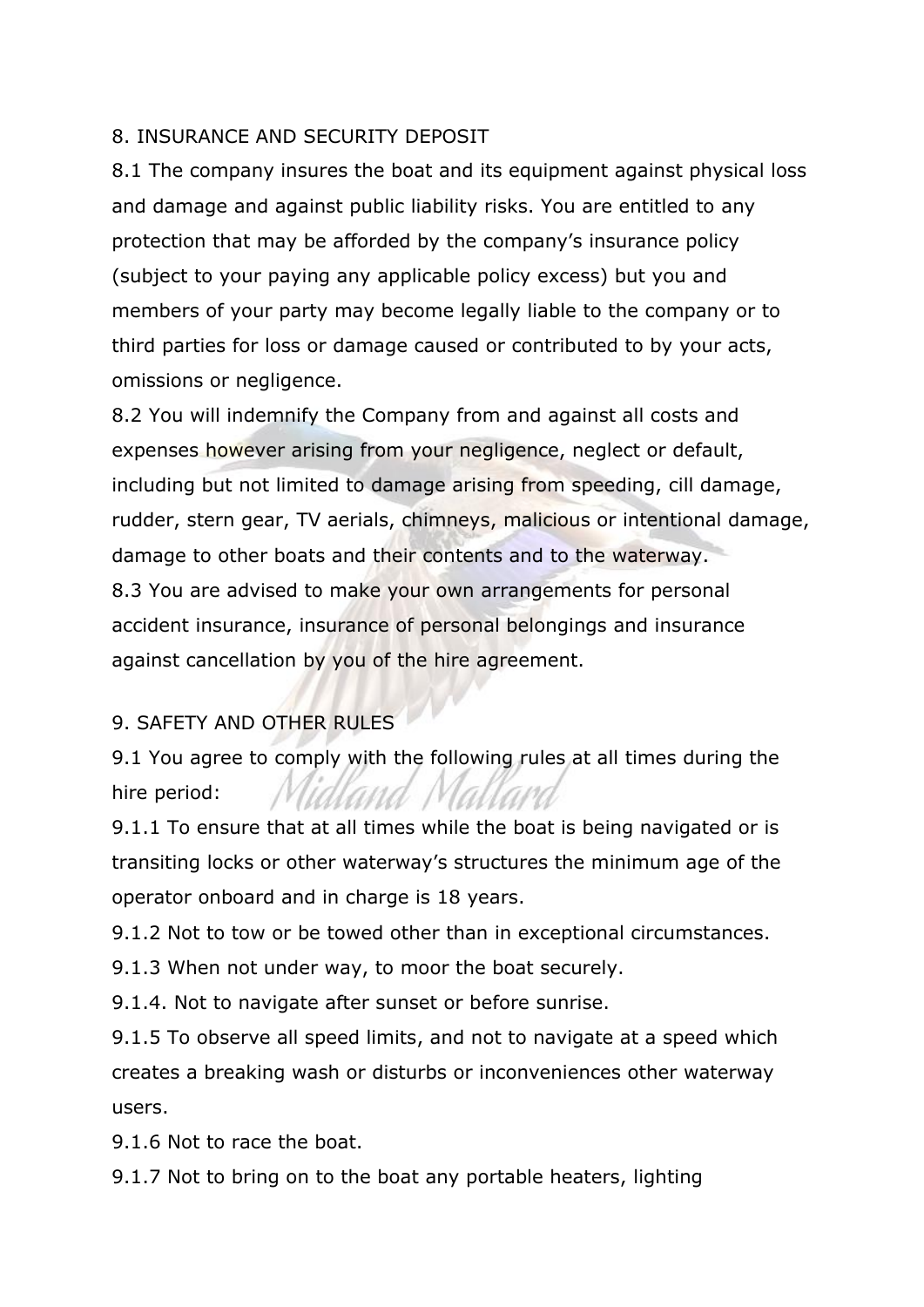equipment, TV sets, electric tools or cooking appliances, inflammable liquids or substances, gas cylinders, car batteries, fire arms, electrical appliances, or any other items which might create dangers or hazards. 9.1.8 Not without the company's prior written permission to bring on to the boat barbeques, dinghies, canoes, bicycles, or vehicles.

9.1. 9 Not to use the boat for any commercial purpose.

9.1.10 To allow the boat to be occupied only by the persons named in the booking confirmation.

9.1.11 Not to allow to be on the boat at any time more people than are approved for the boat as specified by the number of berths.

9.1.12 To give way to laden or un-laden cargo boats, sailing craft, rowing boats, canoes and other human propelled craft.

9.1.13 Not to take the boat on to sea or tidal waters without the consent of the company. To cruise only on canals and rivers approved by the company.

9.1.14 Not to have or carry any live bait on the boat.

9.1.15 At all times to observe all bye-laws and navigational limits and abide by the instructions and advice of the relevant navigational authorities and the company and their respective officers and employees. 9.16 The company reserves the right at its reasonable discretion and without liability to restrict cruising areas or routes in the light of prevailing weather and navigation conditions.

# 10. ACCIDENTS

10.1 You are in charge of the boat and are responsible for its safe navigation. In the event of any accident or damage involving you or any other people or any property including but not limited to the boat, other craft or the waterway you must:

10.1.1 Contact Midland Mallard and obtain and record the name of any other boats and the names and addresses of any other people involved on the form provided by the company.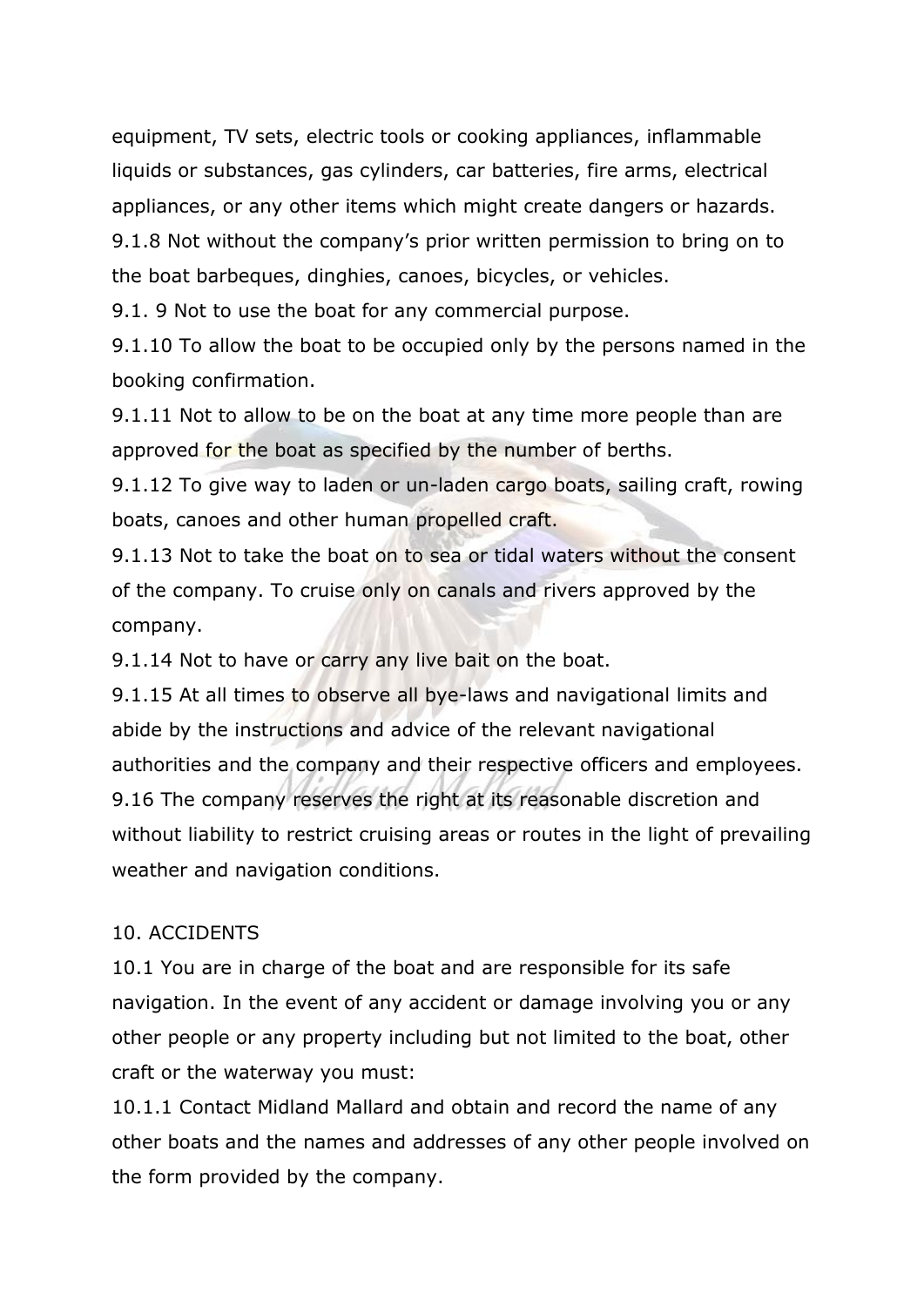10.1.2 Notify the company as soon as practically possible with full details of the accident and any damage sustained.

10.1.3 Complete the navigation authority's waterway incident report form.

10.1.4 Proceed in accordance with and follow the company's reasonable instructions.

10.1.5 Not in any circumstances admit or allow any other person on the boat to admit liability to any other person.

#### 11. LOOKING AFTER THE BOAT

11.1 You are responsible for and will keep the boat and its equipment and contents in clean and tidy order during the hire period.

11.2 You must notify and provide full details to the company of any breakdown, damage, theft or loss involving the boat as soon as practically possible.

11.3 You must not undertake or commission any repairs, adjustment or service to the boat without the company's prior approval.

11.4 Although the boat and its equipment are insured against many risks by the company you remain responsible to the company for any damage or loss arising from your breach of the Agreement, your deliberate acts or from your negligence including misuse of lavatory facilities resulting in an engineer being called out.

11.5 In the event of an engineer being called out as a result of negligent misuse of lavatory facilities a fixed charge of £100 (one hundred pounds) will be made by the company to you.

11.6 You shall be responsible for getting the boat off mud banks or other grounding and for removal of weeds, rope or other matter from propellers and steering gear and for keeping the company informed of any incidents of this nature. In the event of an engineer being called out for any of these reasons by you, a fixed charge of £100 (one hundred pounds) may be made by the company to you.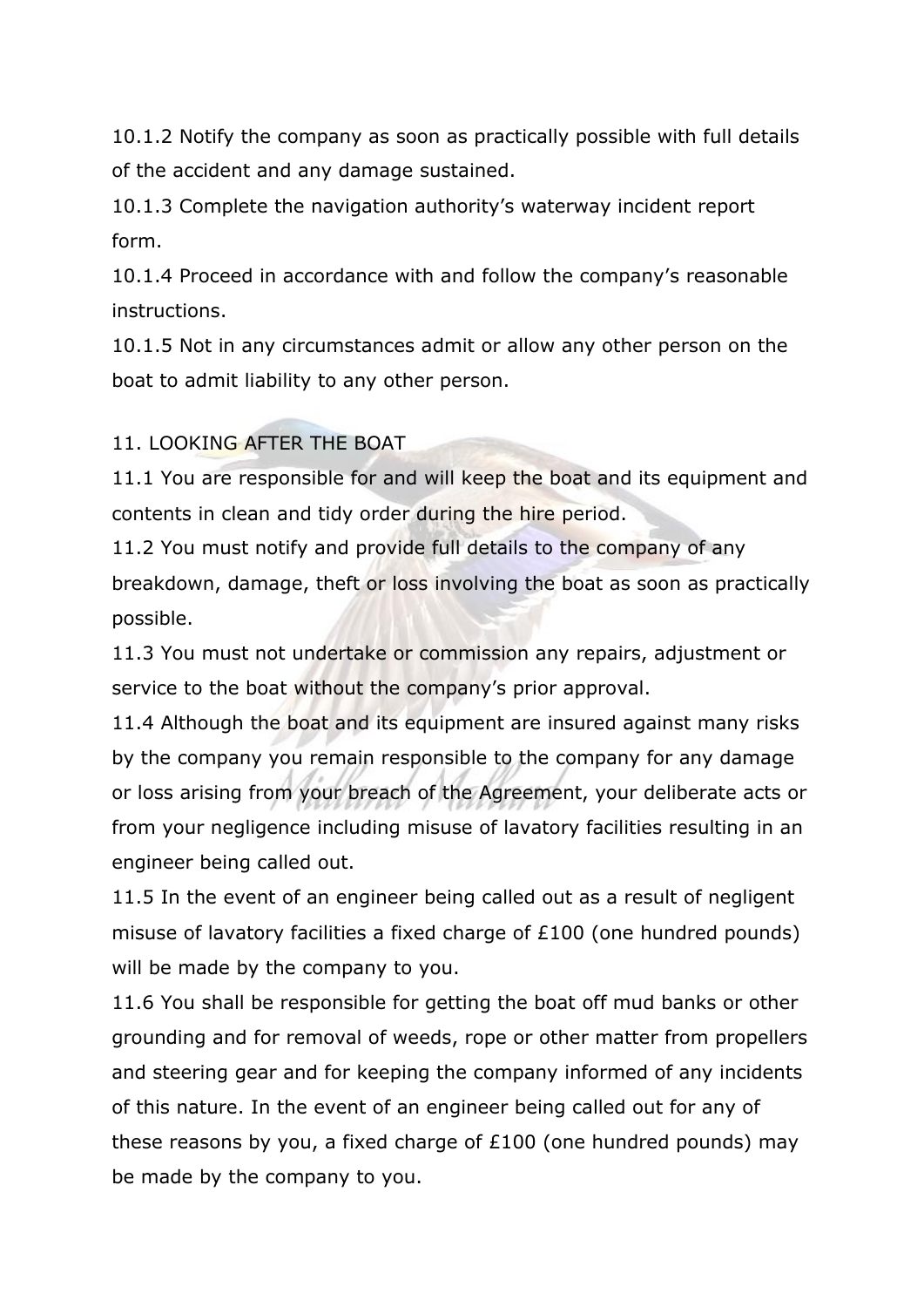12. HIRER'S PROPERTY 12.1 Vehicles may be left entirely at their owner's risk in the Bosworth Marina car park. The company will be under no liability for any loss or damage to vehicles or their contents or for your property on the boat or unless caused by the company's negligence. 12.2 The company may take such reasonable action as it shall consider necessary to silence car alarms in the company's car park and to recover the costs from you. This is inclusive of any requirements and obligations under the Noise and Statutory Nuisance Act 1993.

12.3 The company will return property if it finds it has been accidentally left on the boat provided that it is claimed promptly and that you either arrange for its collection or agree to pre-pay for any postage and packing. Property not claimed within two months from the end date may be disposed of by the company.

#### 13 FUEL

13.1. The boat is handed over ready fuelled and the price includes the cost of fuel provided at handover. You will not be refunded for any fuel left in the tank and not used on your journey.

13.2 The company may make a fuel surcharge if the cost of diesel at the filling station nearest to Bosworth Marina increases by 10% or more between the date of the booking confirmation and the start date. The surcharge shall be limited to the actual percentage increase in the cost of diesel.

#### 14. PETS

14.1 Pets are allowed on certain boats only with the company's permission. You must give notice of any pets you wish to bring at the time of making the booking.

14.2 The company's charges for pets are set out in the manual and on the company's website and brochure.

14.3 You must provide any pet baskets, blankets, or cages.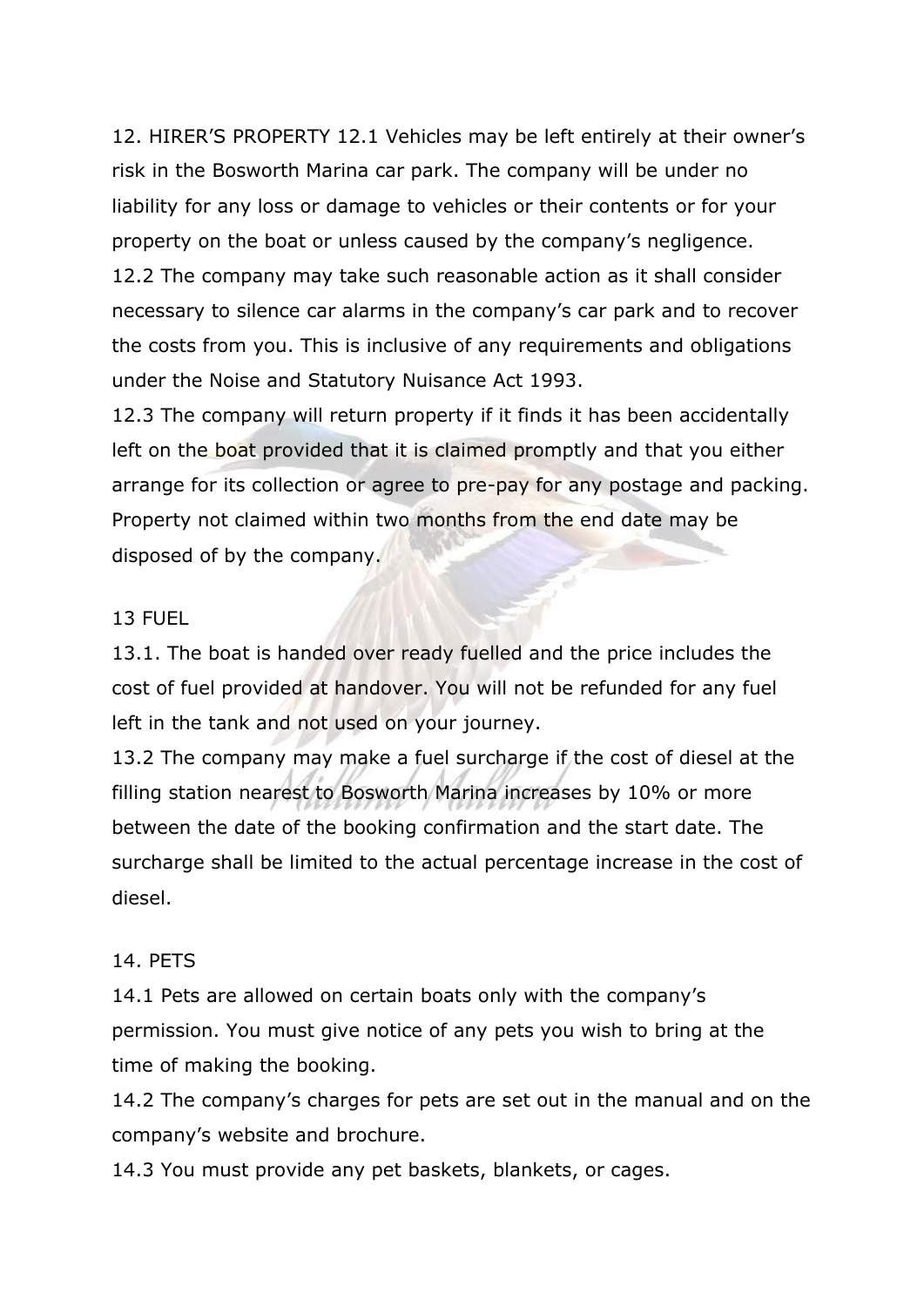14.4 All pets must be properly house trained or caged as appropriate, must never be left unattended, and must not be allowed on bedding or upholstery.

14.5 Pets and pet damage are not covered under the Company's insurance policy and you will be liable for any damage or loss caused by them or any additional cleaning (see clause 14.2).

#### 15. INVENTORY

15.1 Any shortcomings in inventory discovered during the hire period must be notified to the company as soon as practically possible so as to afford the company the opportunity to rectify the matter. You will be responsible for the cost of replacing or repairing any items on the inventory which are missing or damaged at the end of the hire period.

#### 16. EXCLUSION AND LIMITATION OF LIABILITY

16.1 The company shall not be liable to pay any compensation, damages, costs or expenses for any claim arising from any cause beyond the company's reasonable control which could not have been mitigated or avoided by the company including but not limited to: loss of or damage to any person's property (including the boat); non-fulfilment, interruption or delay to the booking; breakdowns, mechanical problems, latent defects, damage to the boat; restrictions on cruising, obstructions, repairs, damage or closure of waterways, non availability of routes, navigational works, storms, floods, droughts, ice, shortage of water or other weather or climatic conditions; rationing, shortage or non-availability of fuel, closure of waterways due to pandemics or any such restriction outside the companies control; consequential loss, damage or expense which you incur including the cost of alternative transport, accommodation or other holiday provision. 16.2 The company's total liability to you and any person claiming through you in respect of all claims which may arise under the Agreement (other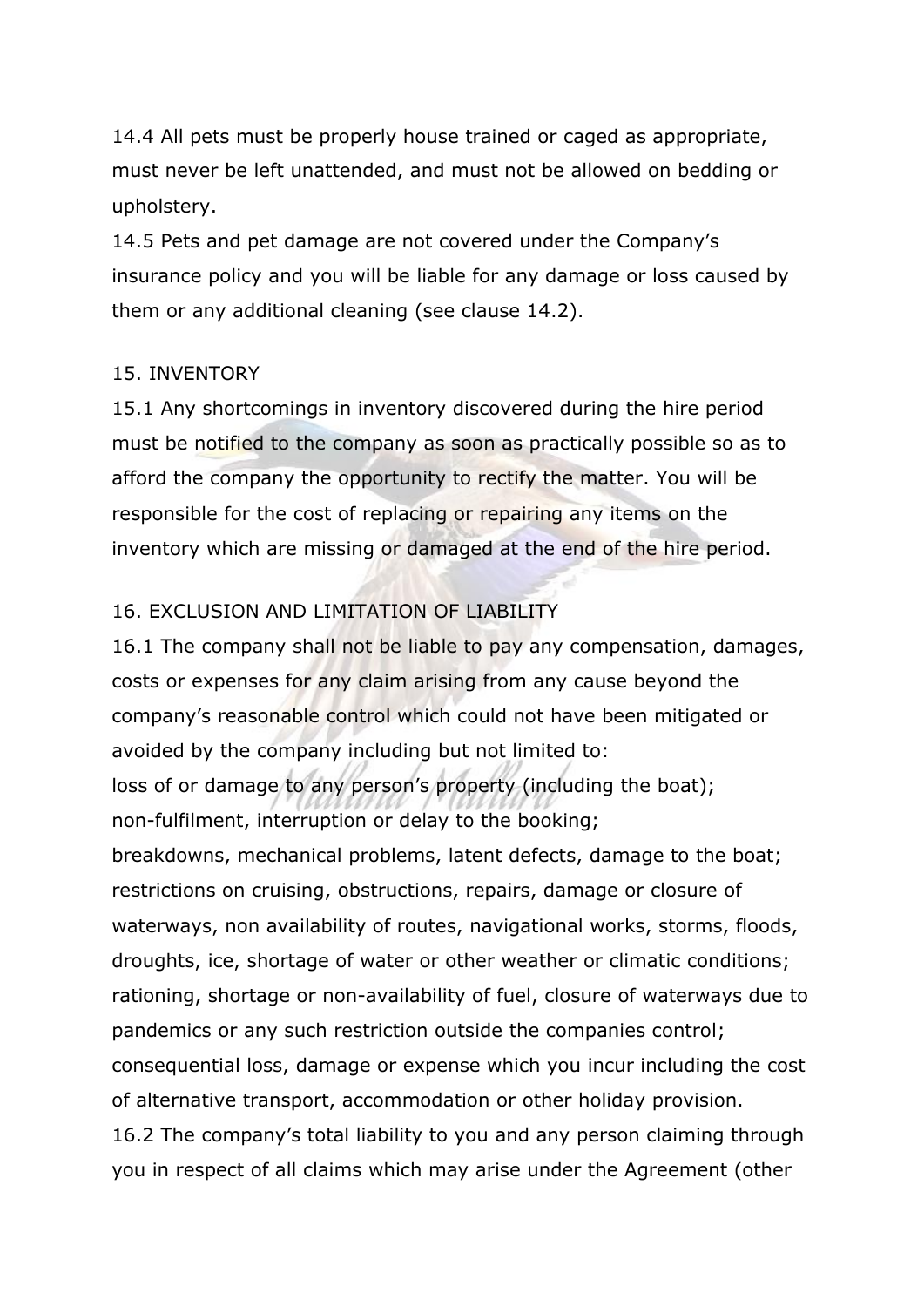than in respect of claims for personal injury or death due to negligence on the part of the company) shall be limited in aggregate to twice the total price actually paid by you to the company in respect of the Agreement in question.

# 17. BROCHURE

17.1 The specifications of boats, their accommodation, facilities and equipment in the brochure are intended as a general guide and the company shall not be liable in the event of any insubstantial differences in the boats supplied and reserves the right to make modifications. In particular alterations may occur during rebuilding or refitting, boats within classes may differ, colours may vary, layout plans are for guidance only and are not to scale and boats may have steps which are not shown. 17.2 If your party includes any infirm or disabled persons you should make relevant enquiries at the time of booking and ask for a copy of the Company's Access Policy.

# 18. LAW AND JURISDICTION

18.1 This Agreement shall be governed by the law of England and Wales. 18.2 Any dispute arising under this Agreement shall be submitted to the exclusive jurisdiction of the Courts of England and Wales.

# 19. DISPUTE RESOLUTION

19.1 We hope you are fully satisfied with your holiday. In case you have any problems, we do have a formal Complaints Policy to ensure that Midland Mallard (the company) deals fairly and evenly with any of its customers who is not satisfied with goods or service supplied by the company.

19.2 The British Marine Federation and the Royal Yachting Association recommend that disputes arising under this form of Agreement which cannot be resolved by negotiation, should, with the written agreement of the parties, be submitted to mediation or failing that to arbitration under